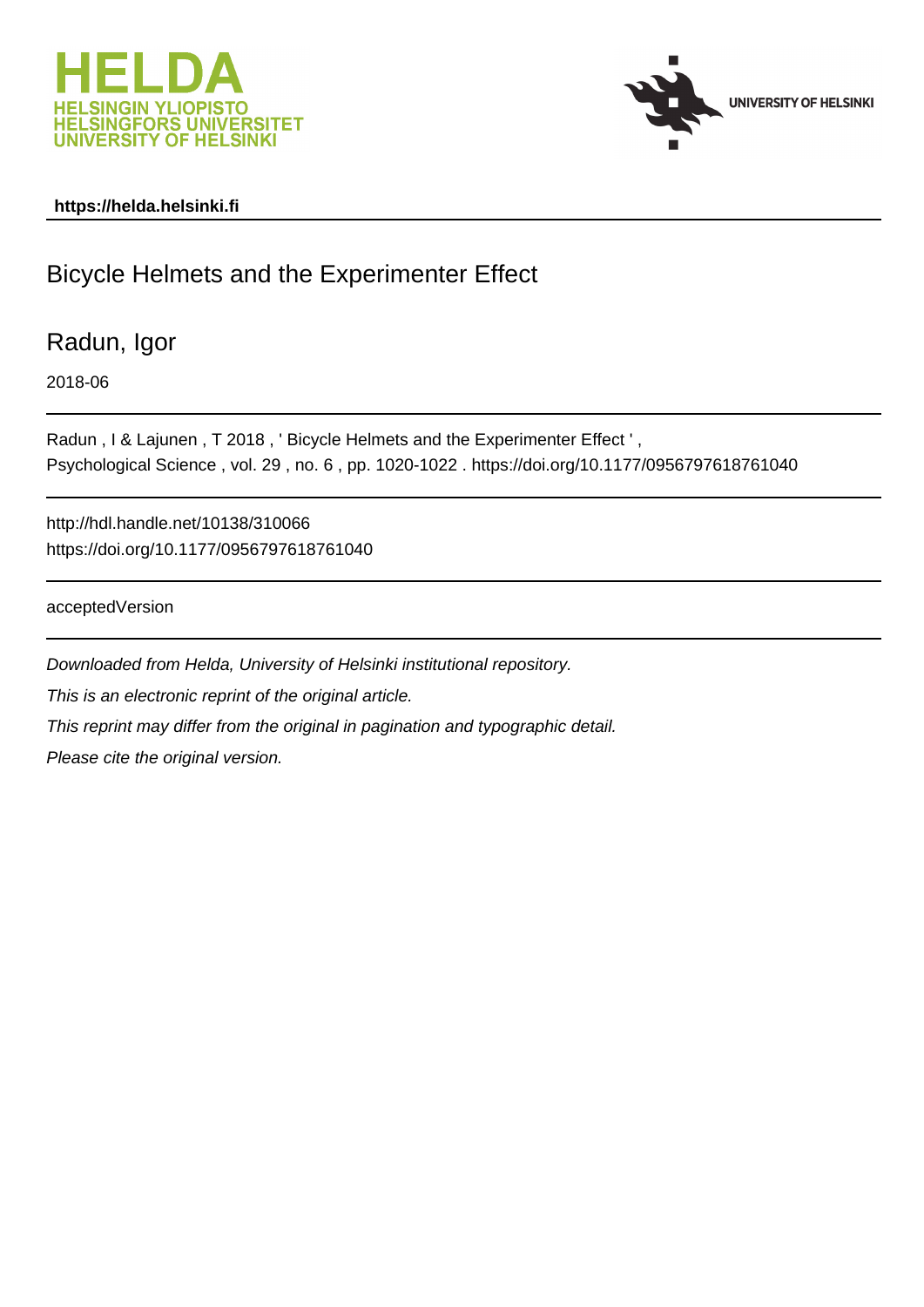**Title:** Bicycle helmets and the experimenter effect

**Authors:** Igor Radun and Timo Lajunen

**Journal:** Psychological Science (In press)

**Publisher**: Posted by permission of SAGE Publications (SAGE's Green Open Access

policy, Version 2)

**Link:** <http://journals.sagepub.com/doi/full/10.1177/0956797618761040>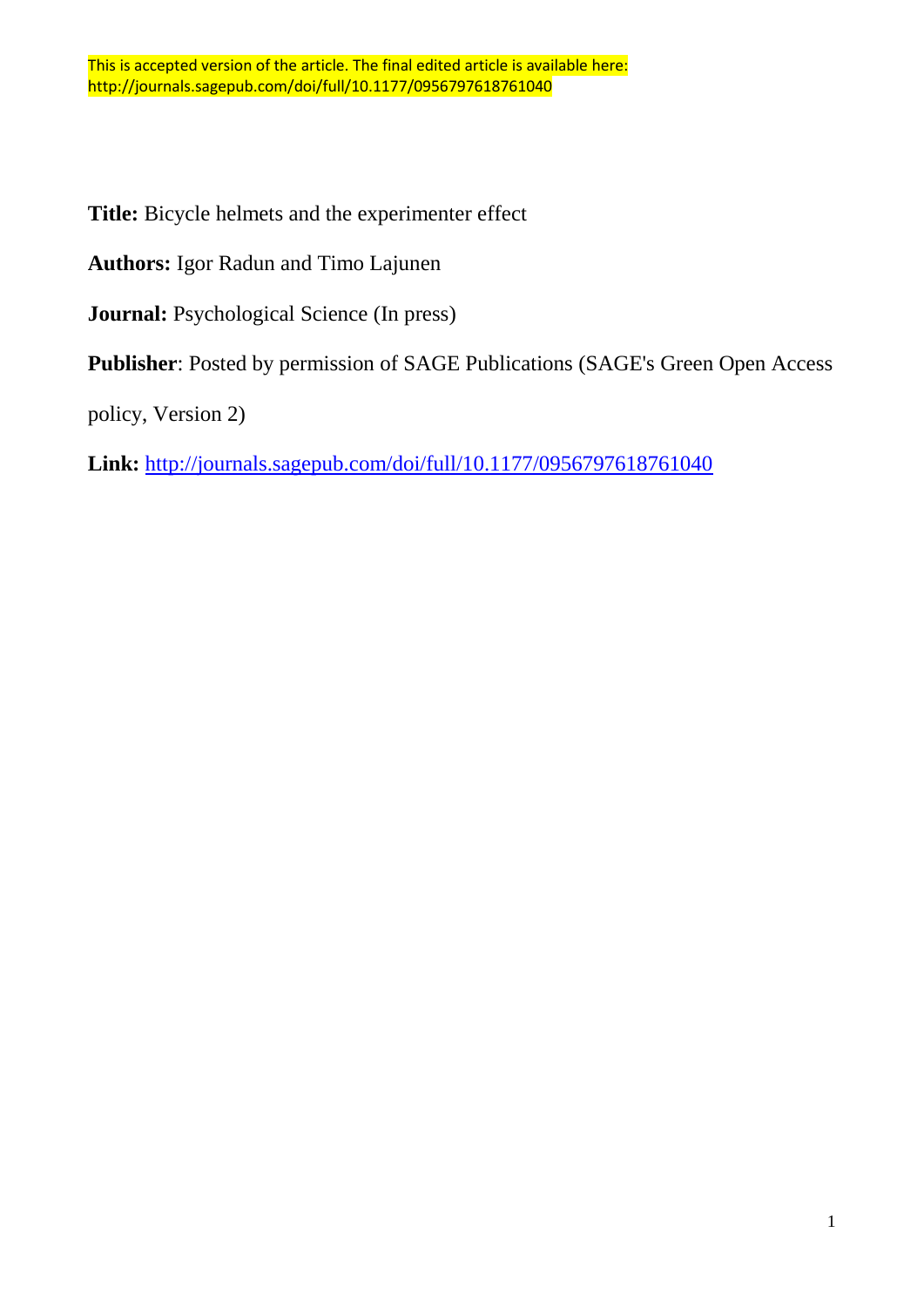## **Introduction**

We read with great interest the paper entitled "Wearing a Bicycle Helmet Can Increase Risk Taking and Sensation Seeking in Adults" published in *Psychological Science* (Gamble and Walker, 2016). Gamble and Walker tested whether "risk taking increases in people who are not explicitly aware they are wearing protective equipment." They compared two groups of participants, one wearing a bicycle helmet and the other group wearing a baseball cap. Both completed a laboratory measure of risk taking (Balloon Analogue Risk Task-BART; Lejuez et al., 2002), and a measure of sensation seeking (Sensation Seeking Scale; Zuckerman, Eysenck, & Eysenck, 1978). The helmet-group scored higher on both measures. The authors proposed "that unconscious activation of safetyrelated concepts primes globally increased risk propensity." The paper received a great deal of media attention despite several serious methodological shortcomings.

## **Experimenter effect**

The authors reported that the participants were blinded to the purpose of the experiment as they were told they "would complete a number of computer-based risk-taking measures while their point of gaze was measured using a head-mounted eye tracker." The experimenters, on the other hand, were not blinded. They were aware of the fake setup and of the real purpose of the experiment and interacted a great deal with the participants ("…the experimenter placed the cap- or helmetmounted eye tracker on the participant's head, making a show of carefully aligning everything as in a real eye-tracking procedure. The experimenter then moved to the eye-tracking computer, where he or she ran the fake calibration software and conspicuously adjusted the eye-tracking controls to make it appear to participants that their eye movements were really being tracked"). It is possible that the experimenters unconsciously conveyed their expectations to participants and thereby affected their responses, as per the experimenter expectancy effect (Gilder & Heerey, in press; Miller & Turnbull, 1986; Rosenthal, 1966). To eliminate experimenter expectancy effects, when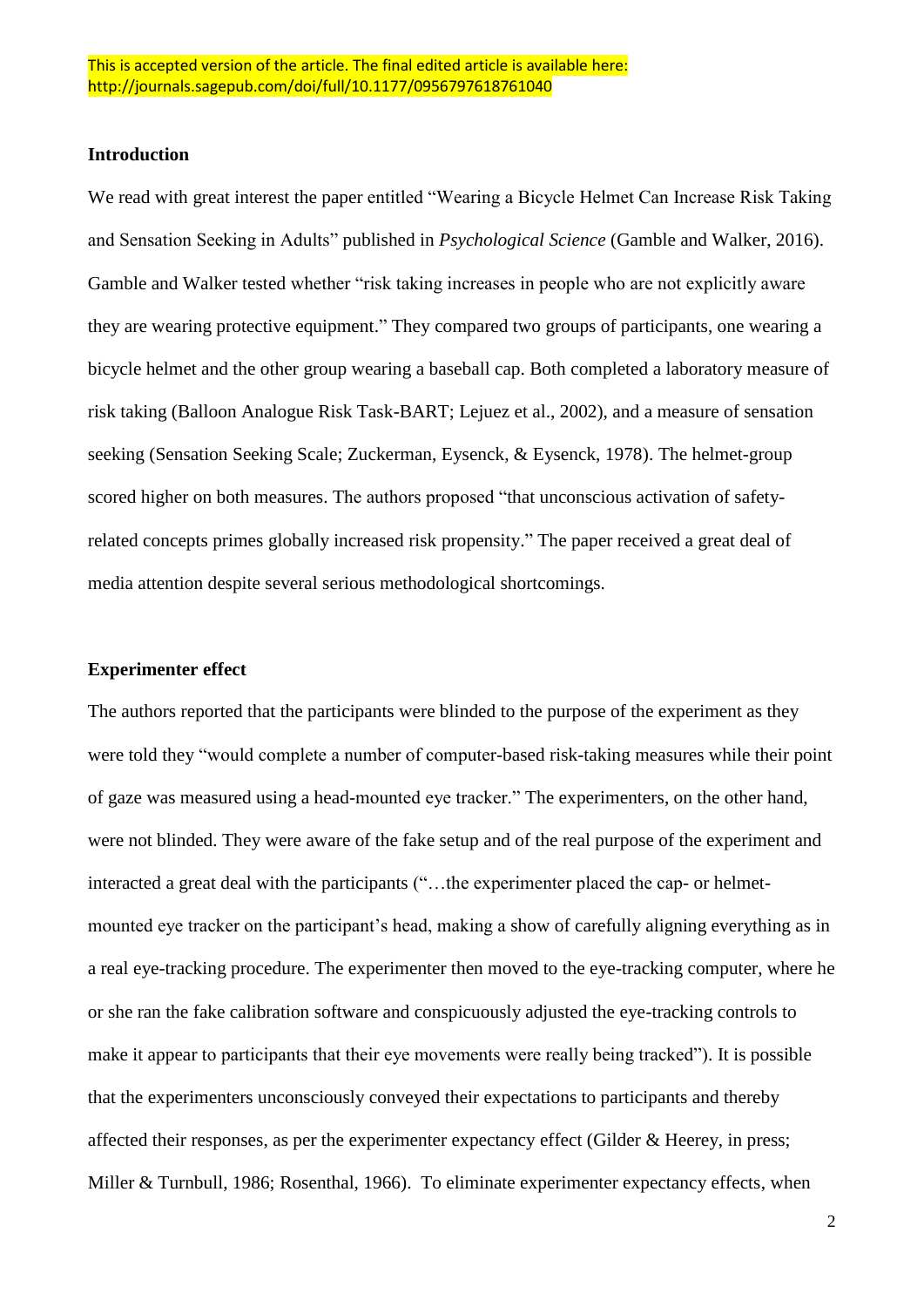possible a double-blind design should be used in which both experimenters and participants are blinded to the purpose of the experiment and/or to whether a participant belongs to the experimental or control group.

## **The rule rather than the exception in traffic safety research**

Another study from the same laboratory (Walker, 2007) also received great attention from the media but it has the same methodological flaws. It reported that motor vehicle drivers who overtake cyclists give less space to those wearing a helmet. The author rode a bicycle with and without a helmet and measured how closely drivers overtook him. Although drivers were effectively blinded, the experimenter was not. Consequently, his hypothesis could influence overtaking distances by, for example, head movements suggesting an intended turn prompting drivers to give him a wider berth. Thus the effect could be an artifact of the experimenter (consciously or unconsciously) more often making such head movements when not wearing a helmet than when riding with a helmet. This account is, of course, purely speculative, but the point is that the lack of a double-blind procedure leaves open the possibility of such experimenter effects

Both these studies illustrate that, unfortunately, the double-blind procedure "is not often used in the field of traffic research, especially when it comes to keeping the experimenter in the dark about the purpose of the study" (Ahlstrom, 2013, p.555). Furthermore, quite often information about the presence or absence of the experimenter during the testing is missing from published studies, even in major psychology journals. For example, such information was missing in about 80% of the experimental studies published in *Psychological Science* (Vol 16, 2005) and in about 60% of articles in the *Journal of Personality and Social Psychology* (Vol. 101, 2011; Klein et al., 2012).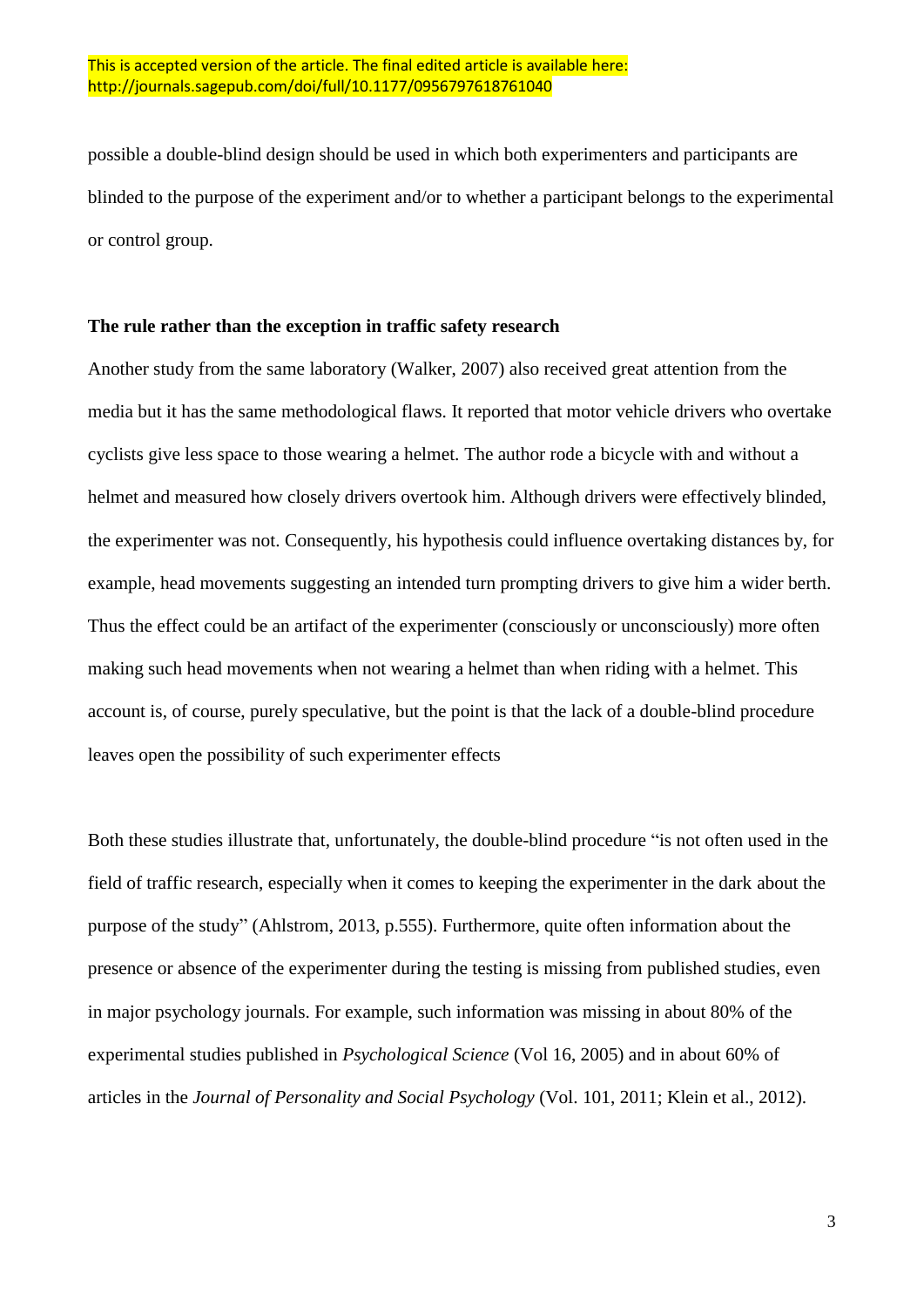#### **Effect sizes**

It has been shown that "blind protocols are uncommon in the life sciences and nonblind studies tend to report higher effect sizes and more significant p-values" Holman et al. (2015, p.1). The mean effect size of expectancy effects in different types of experiments with human participants can reach Cohen's d of 1 (Rosenthal, 1994), which exceeds the observed effect sizes in Gamble and Walker study (2016); however, we are unaware of a study with similar setting, which would allow direct comparison. The observed effect size on the Sensation Seeking Scale, which measures a personality trait, was apparently larger than for BART, which is a simple computerized test (Cohen's d of 0.73 vs. 0.59); however, no explanation was offered for this finding.

On the other hand, the authors "hoped to see relatively substantial effects of the helmet manipulation" and the study was powered to detect an effect-size of Cohen's d=0.63. It is unclear why such a large effect size was expected when the approach in the study was completely different from "Hedlund's first rule of risk compensation: 'If I don't know it's there, I won't compensate for a safety measure'" (Gamble and Walker, 2016, p.289). As was noted in an editorial in this Journal (Lindsay, 2015), the reason for the choice of a particular effect size is often unclear ("Other times, authors say that they assumed a medium-sized effect (e.g., Cohen's d of 0.50) but do not cite evidence backing up that estimated effect size").

## **Choice of participants and demand characteristics**

The authors did not report how or from where they had recruited their participants. They only stated (p. 290) that "no monetary reward was offered for participation." This might indicate the participants were students. If they were indeed the authors' students or those of their university who were aware of their well-publicized helmet research, the helmet possibly led to activation of a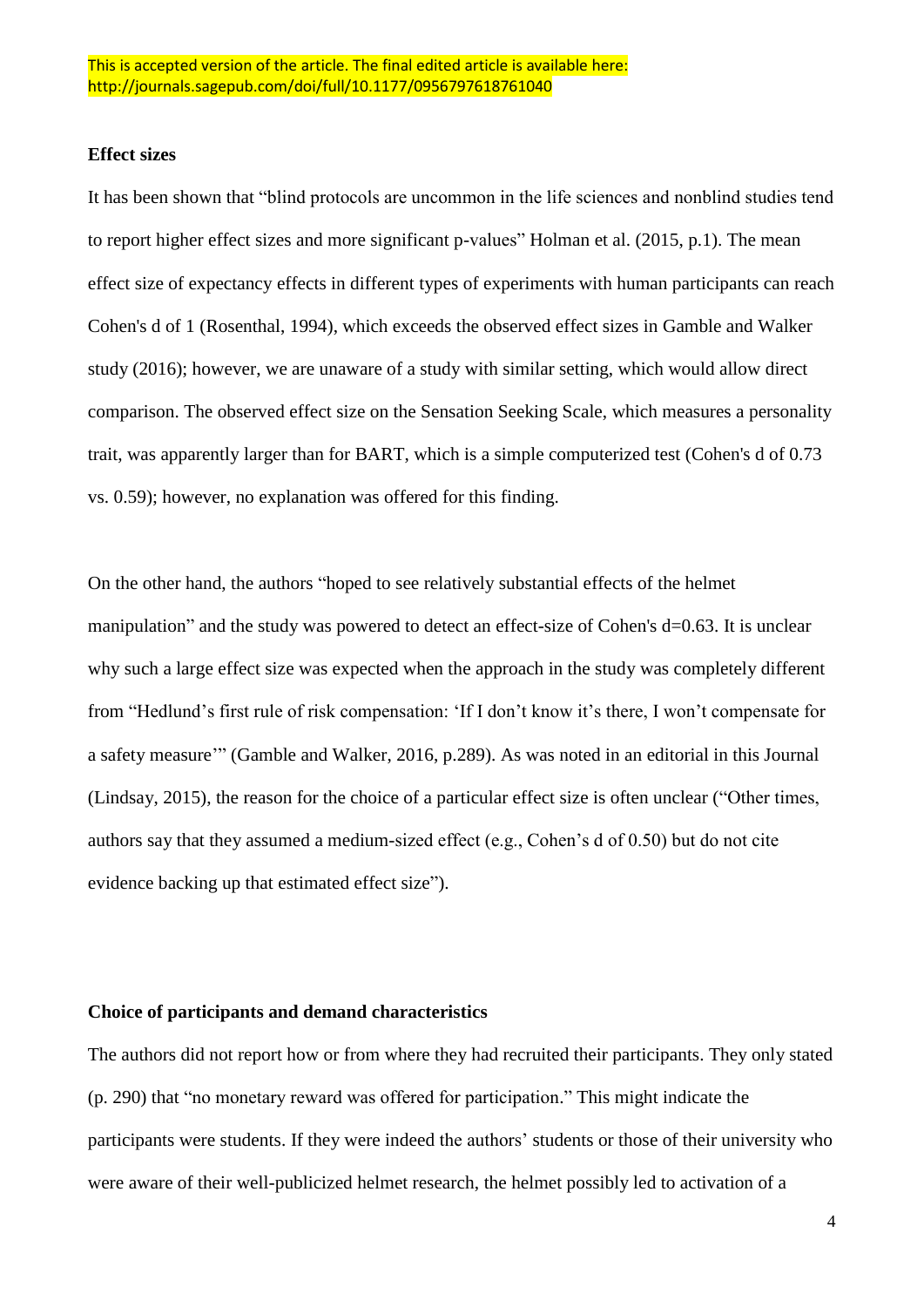### This is accepted version of the article. The final edited article is available here: http://journals.sagepub.com/doi/full/10.1177/0956797618761040

different nature (Orne, 1962) than the proposed "unconscious activation of safety-related concepts." A fully informed experimenter might exacerbate this so-called good subject effect (Orne, 1962). Therefore, even if one accepts the possibility that helmet wearing can lead to unconscious activation of safety-related concepts and subsequently increase risk taking, the employed experimental design gives little reason to believe the observed results were solely or largely due to helmet wearing.

## **Concluding remarks**

Whether or to what extent the experimenter effect was present in the Gamble and Walker (2016) study is impossible to assess. Nevertheless, it is clear that a double-blind procedure has been developed with a reason and should have been used in this study. The importance of "blinding" has been recently stressed in a "manifesto for reproducible science" (Munafo et al., 2017). Accordingly, we urge readers, reviewers, and editors to pay more attention to these methodological issues, especially in well publicized, supposed 'breakthrough' studies that might have an unwarranted effect on the views of the general public and policy makers.

## **References**

Ahlstrom, C. (2013). Response to the letter to the editor on electronic billboards and driver distraction. *Traffic Injury Prevention, 14*, 554–555. doi: 10.1080/15389588.2012.746680

Gamble, T., & Walker, I. (2007). Wearing a bicycle helmet can increase risk taking and sensation seeking in adults. *Psychological Science, 27*, 289–294. doi: 10.1177/0956797615620784

Gilder, T.S.E., Heerey, E.A. (in press). The role of experimenter belief in social priming. Psychological Science.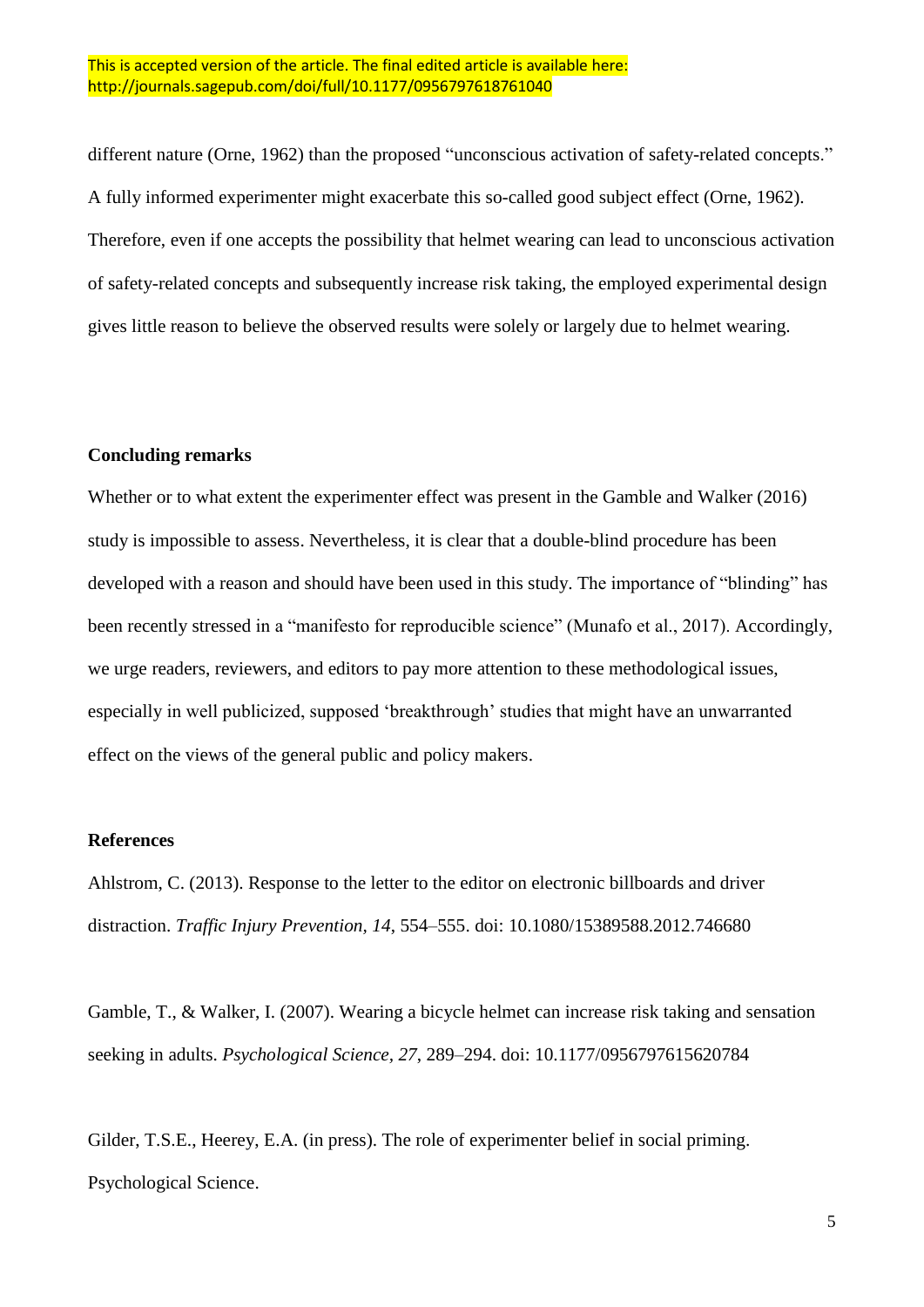Holman, L., Head, M.L., Lanfear, R., & Jennions, M.D. (2015). Evidence of experimental bias in the life sciences: why we need blind data recording. *PLoS Biol 13(7):* e1002190. doi: 10.1371/journal.pbio.1002190

Klein, O., Doyen, S., Leys, C., Miller, S., Questienne, L., & Cleeremans A. (2012). Low hopes, high expectations, expectancy effects, and the replicability of behavioral experiments. *Perspectives on Psychological Science, 7*, 572-584. doi: 10.1177/1745691612463704

Lejuez, C. W., Read, J. P., Kahler, C. W., Richards, J. B., Ramsey, S. E., Stuart, G. L., et al. (2002). Evaluation of a behavioral measure of risk taking: The Balloon Analogue Risk Task (BART). *Journal of Experimental Psychology: Applied, 8*, 75–84. doi:10.1037/1076-898X.8.2.75

Lindsay, S. (2015). Replication in Psychological Science (Editorial). *Psychological Science, 26*, 1827–1832. doi: 10.1177/0956797615616374

Miller, D., Turnbull, W. (1986). Expectancies and interpersonal processes. *Annual Review of Psychology, 37*, 233–256.

Munafò, M. R., Nosek, B.A., Bishop, D. V. M., Button, K. S., Chambers, C.D., Percie du Sert, N., et al.(2017). A manifesto for reproducible science. *Nature Human Behaviour 1*, 0021. doi: 10.1038/s41562-016-0021

Orne, M.T. (1962). On the social psychology of the psychological experiment: With particular reference to demand characteristics and their implications. *American Psychologist, 17*, 776–783.